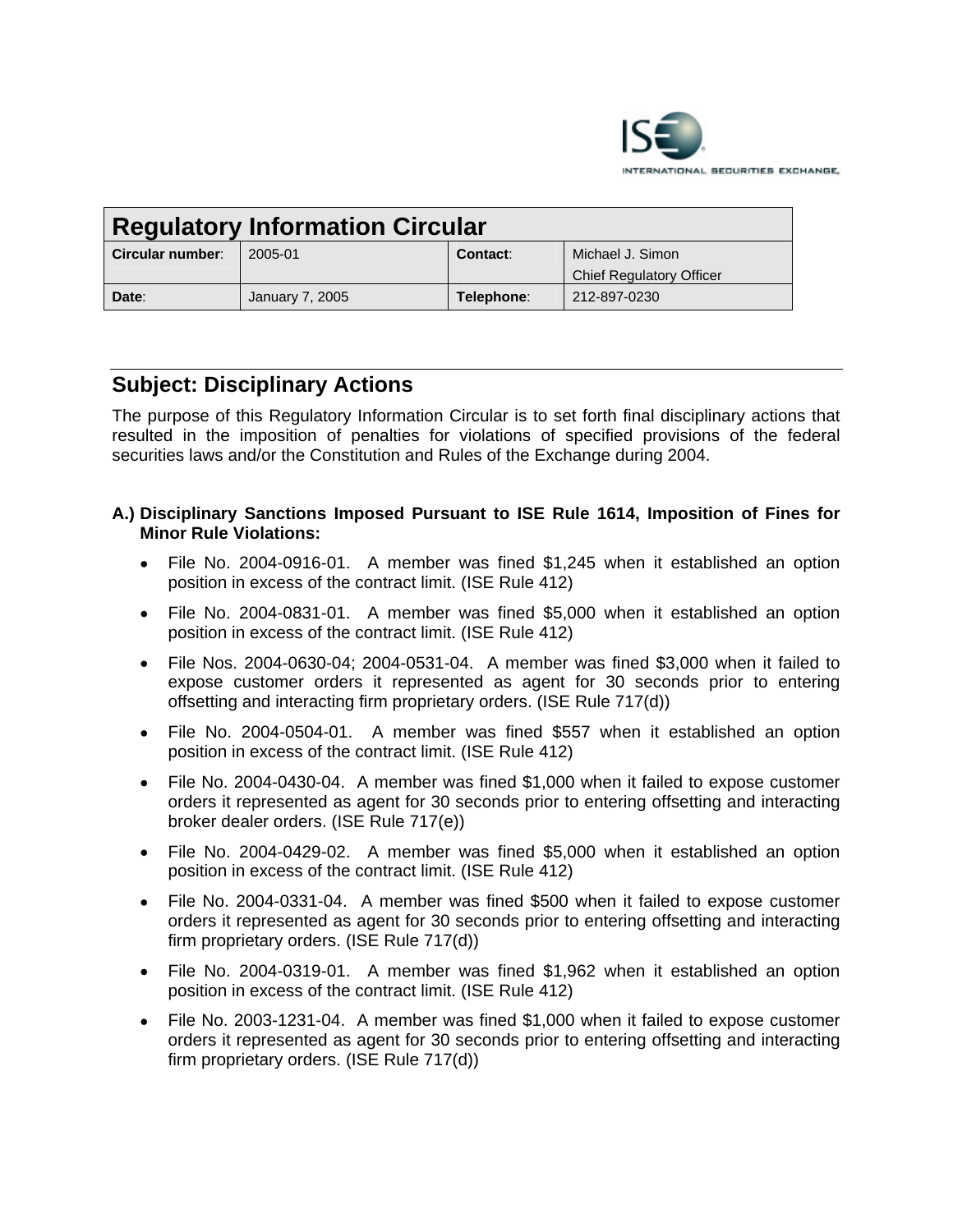- File No. 2003-1231-04. A member was fined \$500 when it failed to expose customer orders it represented as agent for 30 seconds prior to entering offsetting and interacting firm proprietary orders. (ISE Rule 717(d))
- File No. 2003-1231-04. A member was fined \$1,000 when it failed to expose customer orders it represented as agent for 30 seconds prior to entering offsetting and interacting broker dealer orders. (ISE Rule 717(e))
- File No. 2003-1231-04. A member was fined \$500 when it failed to expose customer orders it represented as agent for 30 seconds prior to entering offsetting and interacting firm proprietary orders. (ISE Rule 717(d))
- File No. 2003-1231-04. A member was fined \$500 when it failed to expose customer orders it represented as agent for 30 seconds prior to entering offsetting and interacting broker dealer orders. (ISE Rule 717(e))
- File No. 2003-1130-04. A member was fined \$500 when it failed to expose customer orders it represented as agent for 30 seconds prior to entering offsetting and interacting broker dealer orders. (ISE Rule 717(e))
- File No. 2003-1130-04. A member was fined \$500 when it failed to expose customer orders it represented as agent for 30 seconds prior to entering offsetting and interacting firm proprietary orders. (ISE Rule 717(d))
- File No. 2003-1130-04. A member was fined \$1,000 when it failed to expose customer orders it represented as agent for 30 seconds prior to entering offsetting and interacting broker dealer orders. (ISE Rule 717(e))
- File No. 2003-1130-04. A member was fined \$500 when it failed to expose customer orders it represented as agent for 30 seconds prior to entering offsetting and interacting broker dealer orders. (ISE Rule 717(e))
- File No. 2003-1130-04. A member was fined \$4,000 when it failed to expose customer orders it represented as agent for 30 seconds prior to entering offsetting and interacting firm proprietary orders. (ISE Rule 717(d))
- File No. 2003-1031-03. A member was fined \$500 when it failed to expose customer orders it represented as agent for 30 seconds prior to entering offsetting and interacting firm proprietary orders. (ISE Rule 717(d))
- File No. 2003-1031-03. A member was fined \$500 when it failed to expose customer orders it represented as agent for 30 seconds prior to entering offsetting and interacting firm proprietary orders and broker dealer orders. (ISE Rule 717(d), 717(e))
- File No. 2003-1031-03. A member was fined \$1,000 when it failed to expose customer orders it represented as agent for 30 seconds prior to entering offsetting and interacting firm proprietary orders. (ISE Rule 717(d))
- File No. 2003-1031-03. A member was fined \$1,500 when it failed to expose customer orders it represented as agent for 30 seconds prior to entering offsetting and interacting broker dealer orders. (ISE Rule 717(e))
- File No. 2003-0514-01. A member was fined \$360 when it established an option position in excess of the contract limit. (ISE Rule 412)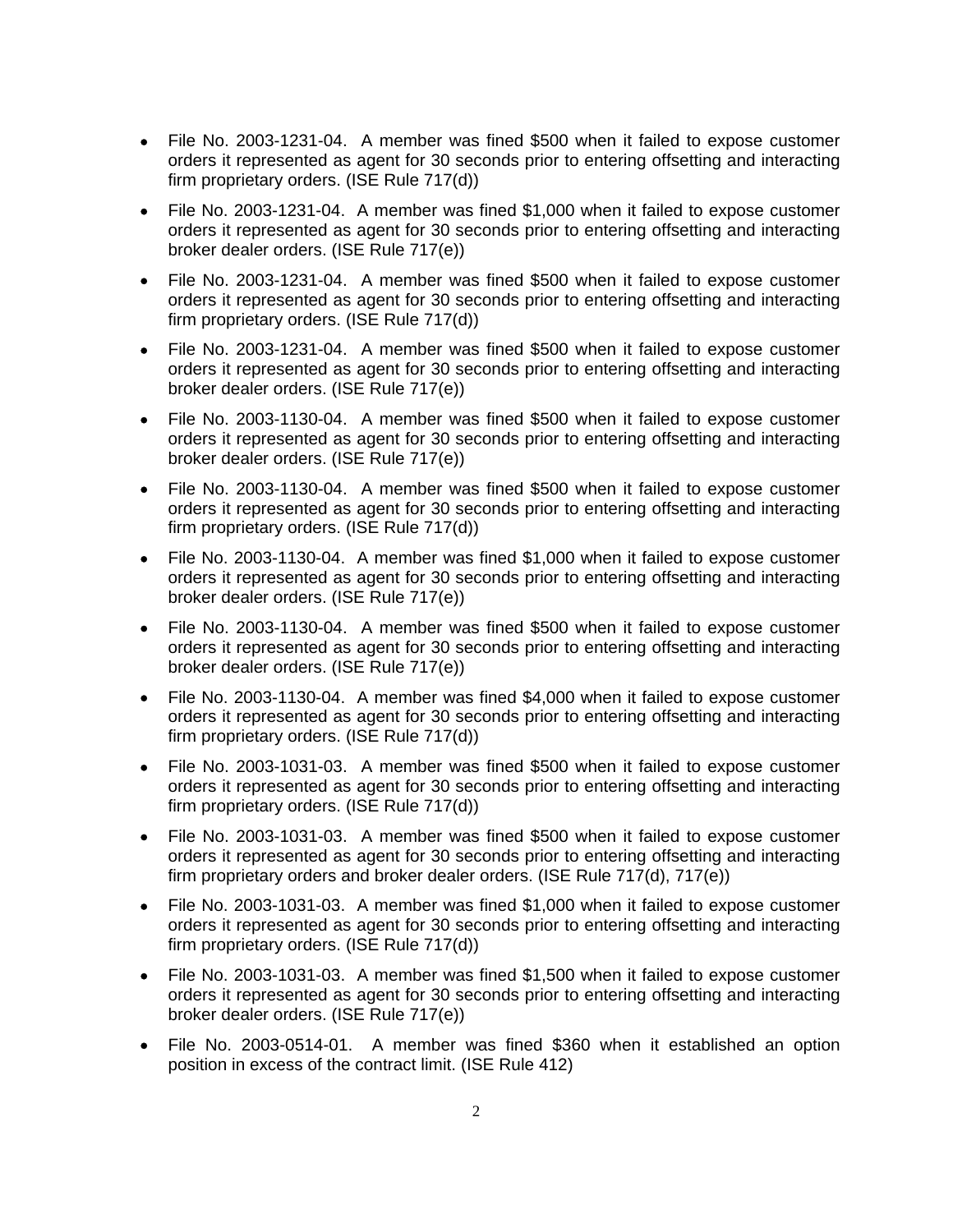### **B.) Disciplinary Sanctions Imposed Pursuant to ISE Rule 1603, Letters of Consent:**

### File No. 2002-1018-02 (Letter of Acceptance, Waiver, and Consent)

SLK-Hull Derivatives LLC ("SLK-Hull") was censured and fined \$5,000 for the following conduct: During the time period between September 30, 2002 and October 17, 2002, SLK-Hull traded against the entire size of six locked orders at a price equal to the ISE best bid or offer when one or more Competitive Market Makers were quoting at that price and SLK-Hull was not. (ISE Rules 713(b), 803(a), RIC 2000-3) SLK-Hull traded against the entire size of five locked orders at a price equal to the ISE best bid or offer when SLK-Hull and one or more Competitive Market Makers were quoting at that price. (ISE Rules 713(e), 803(a), RIC 2000-3)

#### File Nos.2002-1130-03; 2002-1231-10; 2003-0131-04; 2003-0228-01; 2003-0430-03 (Letter of Acceptance, Waiver, and Consent)

Goldman, Sachs & Co. ("Goldman") was censured and fined \$15,000 for the following conduct: On 21 occasions during the fourth quarter 2002, and on 23 occasions during the first and second quarter of 2003, Goldman failed to expose customer orders it represented as agent for 30 seconds prior to entering offsetting and interacting firm proprietary orders. (ISE Rule 717(d)) Goldman failed to maintain satisfactory written procedures to assure compliance with proper facilitation of customer orders. (ISE Rule 401) The fine was composed of \$10,000 for violations of 717(d) and \$5,000 for the written supervisory procedures violation.

## File Nos. 2002-1219-06; 2003-0131-03; 2003-0228-94 2003-0331-13; 2003-0331-13; 2003- 0530-03; 2003-0630-06; 2003-0731-06; 2003-0829-04; 2003-0930-16; 2003-1031-08; 2003- 1130-23 (Letter of Acceptance, Waiver, and Consent)

Knight Financial Products LLC ("Knight") was censured and fined \$60,000 for the following conduct: During the time period of December 11, 2002 through November 30, 2003, and in connection with 354 trades during this period, on 39 occasions, Knight traded ahead of Public Customer Orders and failed to give priority to Public Customer Orders. (ISE Rules 400, 713(c), 803(a)) On 288 occasions, Knight failed to give the highest bid or lowest offer priority on the Exchange. (ISE Rules 713(b), 803(a)) On 47 occasions, when two or more Non-Customer Orders or market maker quotes were at the Exchange's best bid or offer, Knight failed to allocate executions at that price between the Non-Customer Orders and market maker quotes. (ISE Rules 713(e), 803(a)) On 64 occasions Knight failed to provide orders with executions up to the firm Non-Customer quote size at the ISE's best bid or offer. (ISE Rules 803(a), 804(d)) On 37 occasions, Knight failed to execute orders presented to it at a price at least as favorable as Knight's published bid or offer in an amount up to its published quotation size. (ISE Rules 803(a), 804(d), SEC Rule 11Ac1-1)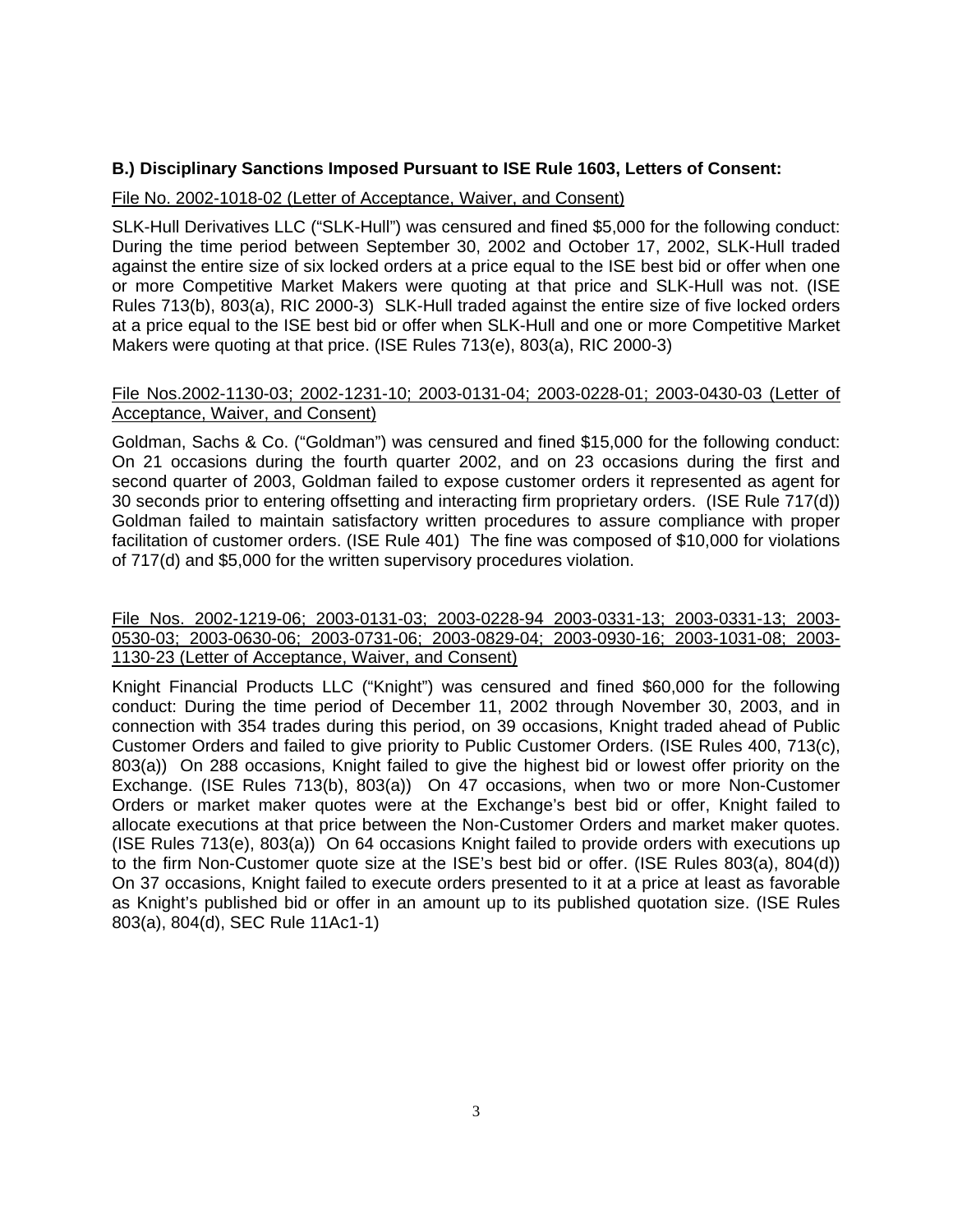# File No. 2002-1231-11 (Letter of Acceptance, Waiver, and Consent)

Chicago Trading Company L.L.C. ("CTC") was fined \$2,500 and made a restitution payment of unpaid execution fees due the Exchange in the amount of \$5,539.05 for the following conduct: From July 1, 2002 through September 23, 2003, CTC entered 155 non-customer orders that were incorrectly marked as customer orders. (ISE Rule 712)

# File No. 2002-1231-11 (Letter of Acceptance, Waiver, and Consent)

Parallax Fund, L.P. ("Parallax") was fined \$2,500 and made a restitution payment of unpaid execution fees due the Exchange in the amount of \$4,239.40 for the following conduct: From July 1, 2002 through September 23, 2003, Parallax entered 174 non-customer orders that were incorrectly marked as customer orders. (ISE Rule 712)

# File No. 2002-1231-11 (Letter of Acceptance, Waiver, and Consent)

Peak6 Capital Management, LLC ("Peak6") was fined \$1,000 and made a restitution payment of unpaid execution fees due the Exchange in the amount of \$470.54 for the following conduct: From July 1, 2002 through December 31, 2002, Peak6 entered 174 non-customer orders that were incorrectly marked as customer orders. (ISE Rule 712)

# File Nos. 2003-0731-04; 2003-0830-05; 2003-0930-05; 2003-1031-07; 2003-1130-03 (Letter of Acceptance, Waiver, and Consent)

Terra Nova Trading, LLC ("Terra Nova") was censured, fined \$30,000, and made a restitution payment of \$31,815 for the following conduct: On 383 occasions during the period July 1, 2003 through November 30, 2003, Terra Nova entered into the ISE system, as agent on behalf of a customer, multiple orders for a single trading interest when one or more of the orders was for fewer that ten contracts. (ISE Rule 717(c)) Terra Nova failed to maintain adequate written supervisory procedures to assure compliance with rules regarding limitations on orders. (ISE Rule 401) The fine was composed of \$25,000 for the order entry violations and a \$5,000 fine for the supervision violation.

#### File Nos. 2003-1231-26; 2004-0331-26 (Letter of Acceptance, Waiver, and Consent)

Knight Financial Products LLC ("Knight") was censured and fined \$25,000 for the following conduct: On 36 occasions during the fourth quarter 2003, and on 83 occasions during the first quarter 2004, Knight sent Principal Orders through the Linkage while ISE was disseminating Non-Firm quotations. (ISE Rule 1901(b)(1))

#### File No. 2004-0510-01 (Letter of Acceptance, Waiver, and Consent)

UBS Securities LLC ("UBS") was fined \$2,500 for the following conduct: During August 22, 2003 through May 10, 2004, UBS failed to submit Net Liquidating Equity reports on a daily basis to the Exchange. (ISE Rule 809; RIC 2001-12)